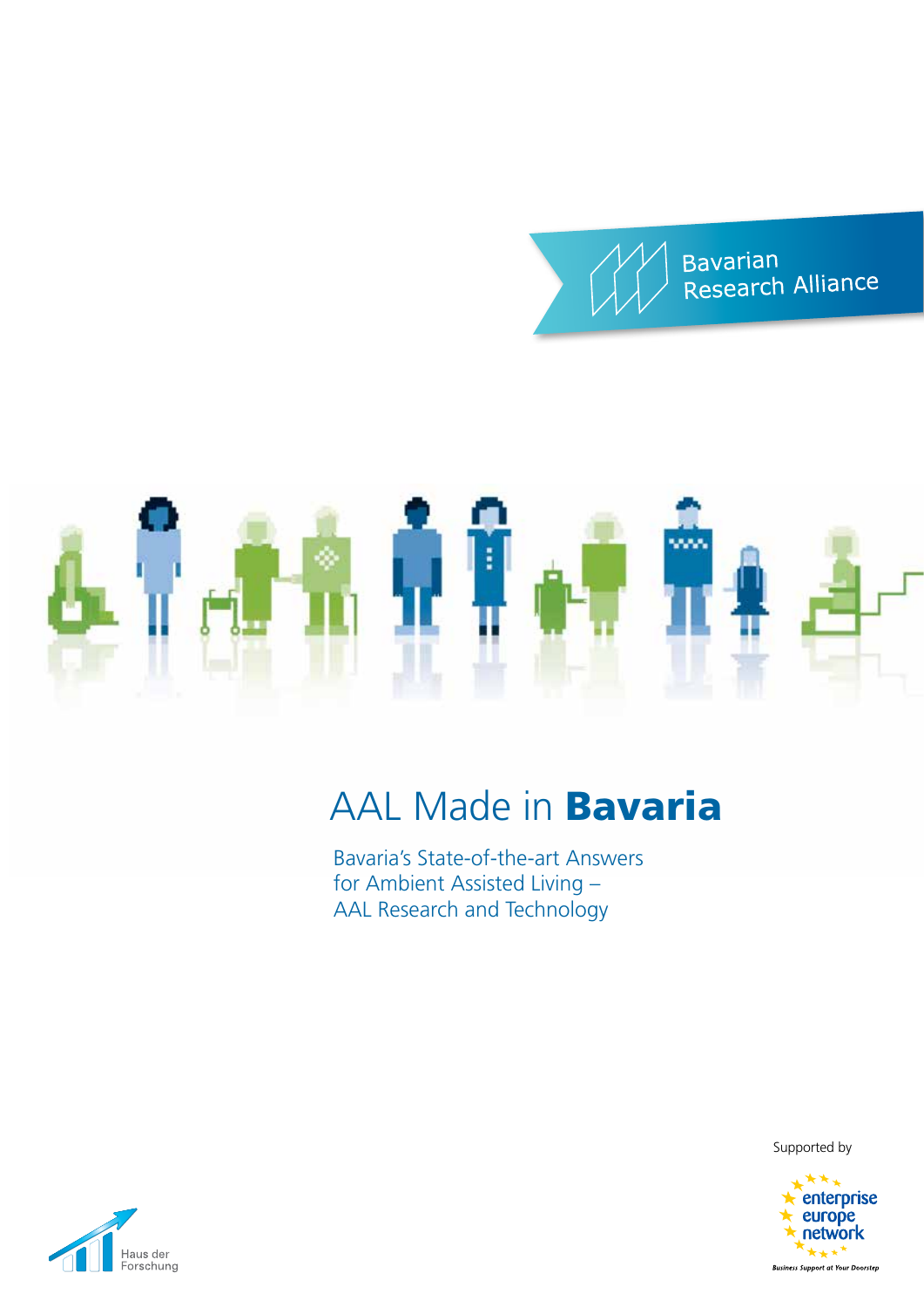#### **Editorial**



#### Dear AAL-Congress Attendees,

Bavaria has a long-standing tradition in innovation and cutting-edge technology. This rich industrial tradition and the expertise of Bavaria's highly motivated and well-regarded researchers form the ideal basis for finding solutions aimed at addressing the huge demographic challenges ahead. Like in many other regions throughout Europe, it is expected that the number of Bavarian citizens who are 65 and older will double by 2030. In Munich, for example, a city with 1.4 million inhabitants, there are already more than 300,000 people who are above the age of 60. This demographic change is having an adverse impact on the lives of many Bavarians and their families, whether at home, in elderly care facilities, hospitals or public transport.

Bavaria strives to provide answers for this demographic challenge, know-how and technology, which suit the needs of elderly end-users. The goals of research in Ambient Assisted Living are to improve the quality of life for older people, enable them to lead independent lives in their own homes, and assist people with special needs. Solutions can be based on intelligent environments that are able to adapt independently, proactively and context-sensitively to the users' needs and the tasks they wish to perform, helping them to carry out the desired actions. Adapting advanced technology to their special needs is an activity that requires creativity, time and patience and will only be successful if the developed solutions remain affordable.

With this booklet, we would like to provide you with a brief overview of the range of currently funded Bavarian R&D projects. We also would like to take this opportunity to find adequate partners for future cooperative research projects. The mission of the Bavarian Research Alliance is mainly to help such key players successfully submit grant applications for European funded R&D projects. We hope that networking at the AAL Congress will facilitate new European R&D consortia, e.g. for the 6th AAL call for proposals in 2013.

Best regards,

Martin Reichel, Managing Director, Bavarian Research Alliance

For further information please contact: **Eric Bourguignon,** Scientific Officer Engineering & Natural Sciences, Information & Communication Technologies, Bavarian Research Alliance, E-mail: bourguignon@bayfor.org

#### **Dr. Panteleïmon Panagiotou,**

Head of Unit Engineering & Natural Sciences, Information & Communication Technologies, Bavarian Research Alliance, E-mail: panagiotou@bayfor.org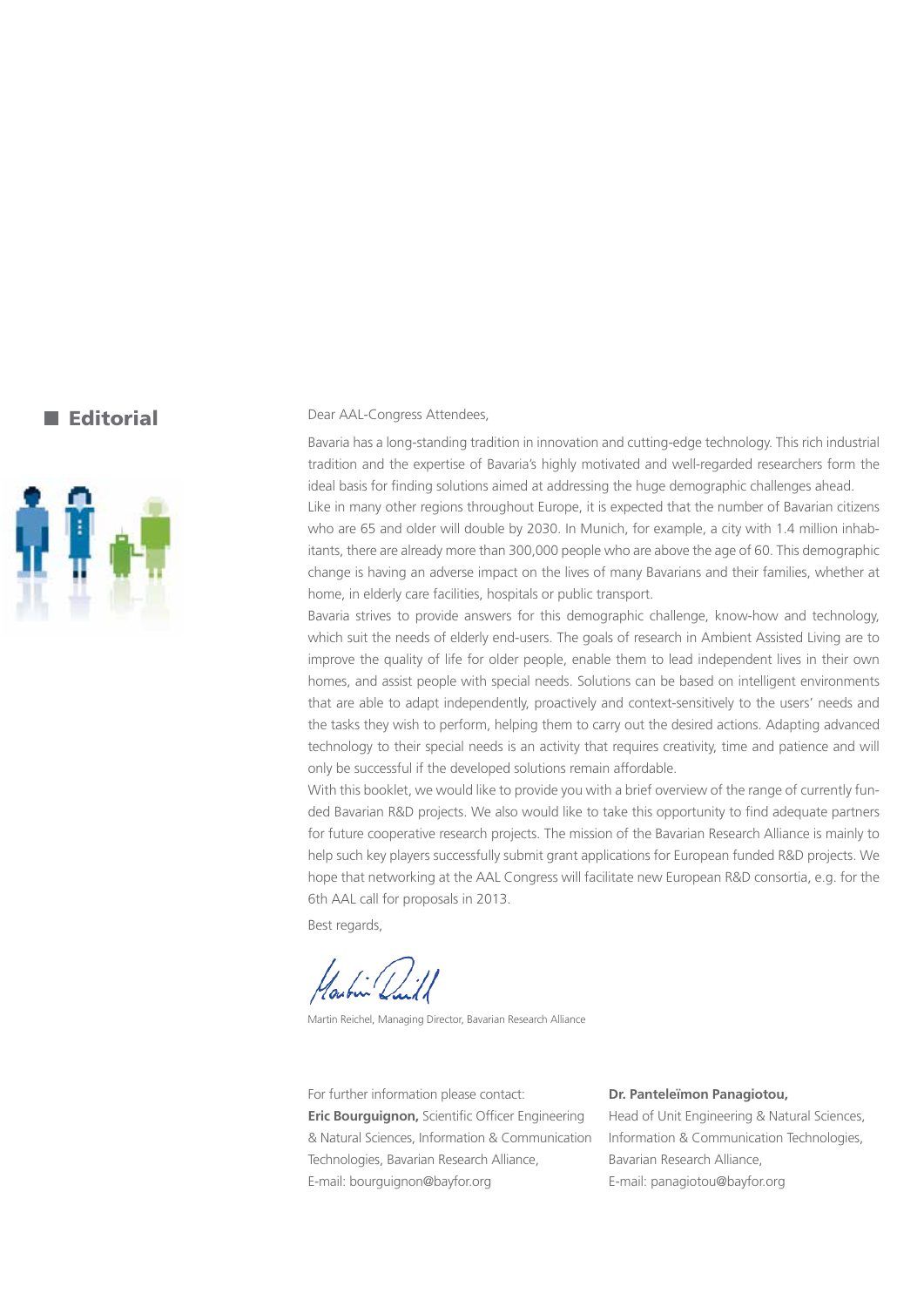

| <b>Contents</b> | ALIAS - Adaptable Living Assistant Manual Manuscrittis and ALIAS - Adaptable Living Assistant Manuscrittis and |  |
|-----------------|----------------------------------------------------------------------------------------------------------------|--|
|                 |                                                                                                                |  |
|                 |                                                                                                                |  |
|                 |                                                                                                                |  |
|                 | Research Group: The Institute of Energy and Building (ieg)<br>Project: ADELE                                   |  |
|                 |                                                                                                                |  |
|                 |                                                                                                                |  |
|                 | Company: Pasife<br>Project: Join-In                                                                            |  |
|                 |                                                                                                                |  |

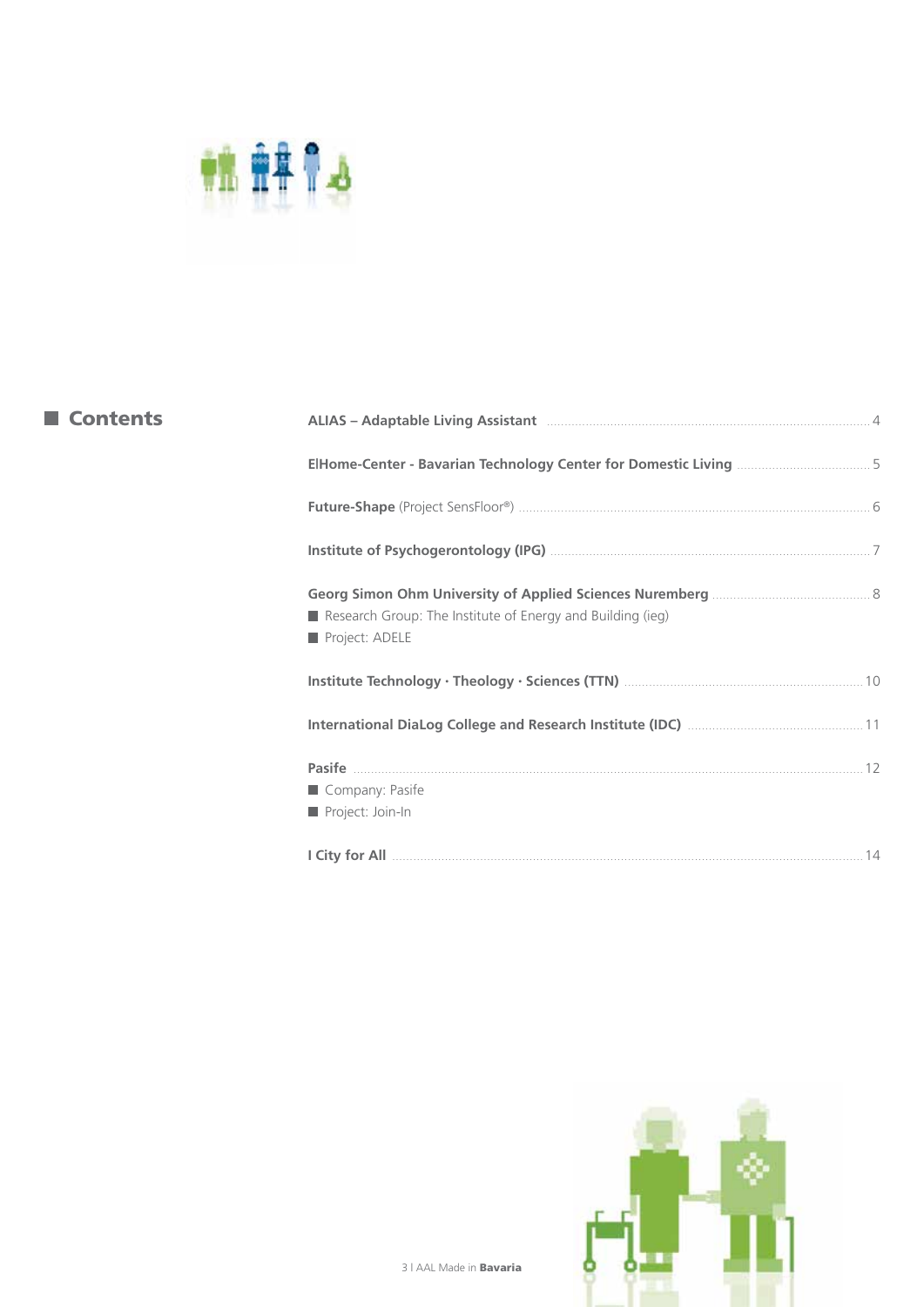

Research group

**Project** 

#### Project partners

Coordinator: Technische Universität München (TUM)

Parties involved: IUT, MLAB, COG, EURECOM, G.TEC, FHG, PME, YOUSE

#### Project finance

Funding agencies: AAL, BMBF, ANR, BMVIT

Amount of funding: EUR 2,500,000



The ALIAS robot

## **Objectives**

The project **Adaptable Living Assistant ALIAS** encompasses the product development of a mobile robot system interacting with elderly users. Our main goal is to provide assistance in daily life and promote social inclusion by creating connections to people and events in the wider world. This includes appropriating navigation strategies for natural movement behaviour of the robotic platform to approach elderly people in a polite manner.

Providing a proactive behaviour to assist and motivate elderly people in their daily life to enrich their well-being with new information and contacts will be our main focus.

The robotic platform will include an elderly-friendly representation of web 2.0 content including recent insights gained from gerontology.

## AAL deliverables

#### **User inclusion:**

D1.5 Analysis of pilot's second test-run; D1.6 Final report on requirement lists; D1.7 Comprehensive user manual

#### **Technical realisation:**

D2.4 Software package with multimodal interface to kernel of the user-machine-interface; D3.8 Final dialogue system; D4.6 Module for cross-media linking of personal events to web content, v2; D4.7 Module for recommendation of topics and activities suitable for maintaining social contacts; D4.8 Module for cross-lingual chat support; D5.3 Tests of the BCI System with the robot; D6.5 Final navigation software module; D7.4 Final ALIAS prototype

## Target partners

- Non-profit organisations
- Charitable institutions
- Housing societies
- Seniors residences
- Solvent retirees

## **Contact details**

Contact person: Prof. Dr.-Ing. Frank Wallhoff, Coordinator Phone: +49 (0) 441 77 08 37 38, E-mail: wallhoff@tum.de, Website: www.aal-alias.eu Address: Zeughausstr. 73 a, 26121 Oldenburg, Germany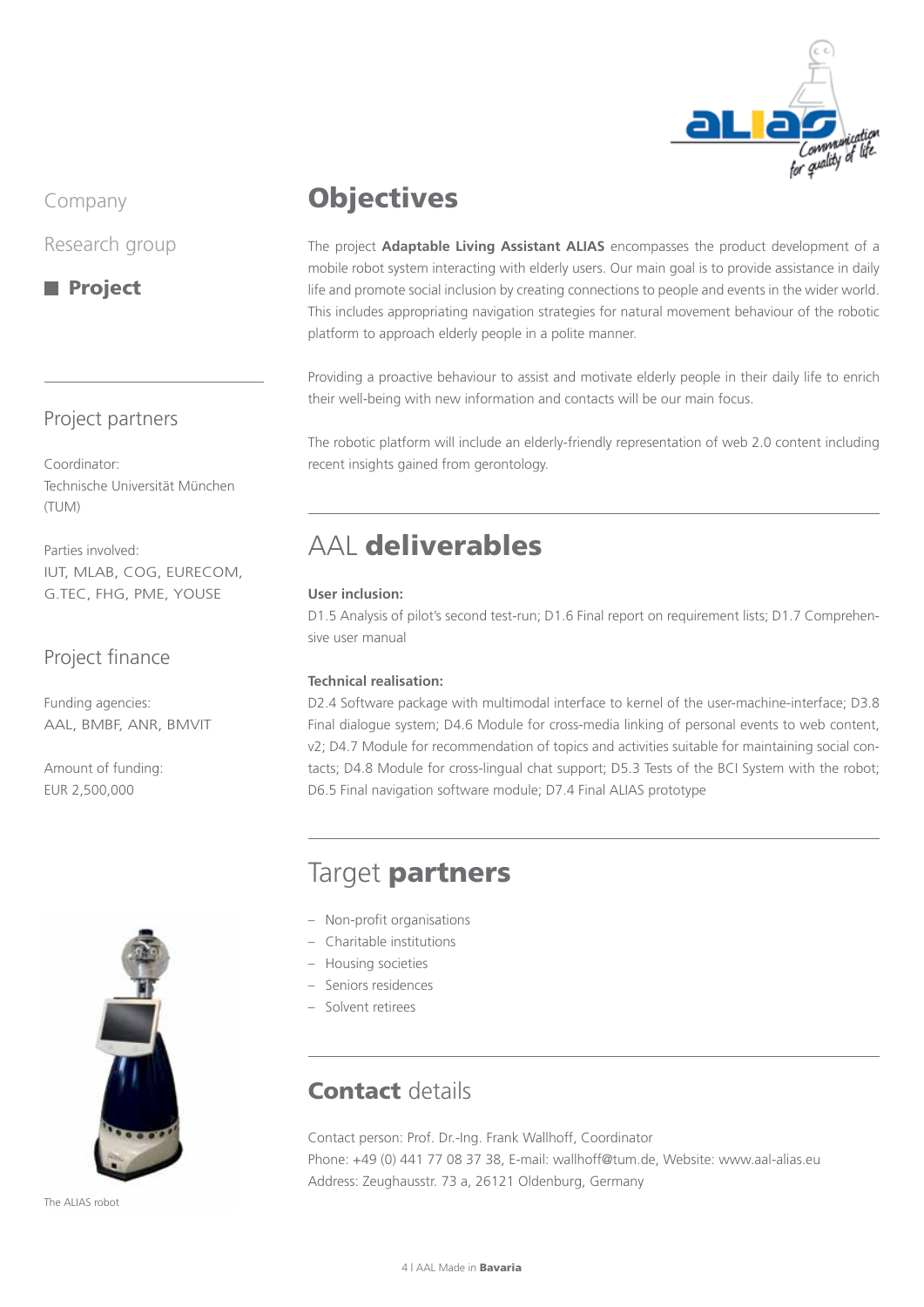

#### **Research group**

Project

#### Staff

Currently 5 (Planned 25)

## Fields of research

In May 2012 the Universität Erlangen-Nürnberg has started a new research programme funded by the Bavarian State Ministry of Sciences, Research and the Arts and focusing on Domestic Living (E|Home-Center).

The **Bavarian Technology Center for Domestic Living** seeks to foster the intelligent use of resources and to design sustainable solutions for homes. The center is aiming at developing products for energy management, infotainment and comfort & safety and will therefore cooperate with industry partners and other research institutes.

The main goal is to create integrated products that will significantly decrease energy consumption in households while increasing comfort for the users at the same time. This will help residents to live much longer independently at home. Another positive aspect is that the costs of AAL products will be reduced due to decreased energy costs.

## AAL R&D experience

The demographic and social changes also have effects on the domestic area. Usable and used products can only be developed if residential expectations regarding these products are known. Against this background, social scientists and engineers will work closely together at the E|Home-Center. The interdisciplinary approach used by the parties involved combines core competencies from engineering and social sciences as well as expertise from external partners. This enables the development of a holistic concept to realise the project's objective.

For example, the ElHome-Center is already cooperating with the International DiaLog College and Research Institute (IDC) (see page 11) to technically optimize an existing prototype home in Nuremberg. The current components shall be interconnected and integrated to provide the best possible support of seniors in everyday life.

## Target partners

We are looking for public and industry partners researching and developing in the fields of domestic living and smart homes and being interested in testing their solutions and products under real conditions in our prototype homes (two-room apartment for seniors in Nuremberg, apartment building in Schwabach).



## Contact details

Contact person: Dr. Gerhard Kleineidam, Executive Manager Phone: +49 (0) 911 53 02-90 84, E-mail: kleineidam@faps.uni-erlangen.de, Website: www.ehome-center.de; Address: Fuerther Str. 246b, 90429 Nuremberg, Germany

Technological research focusing on people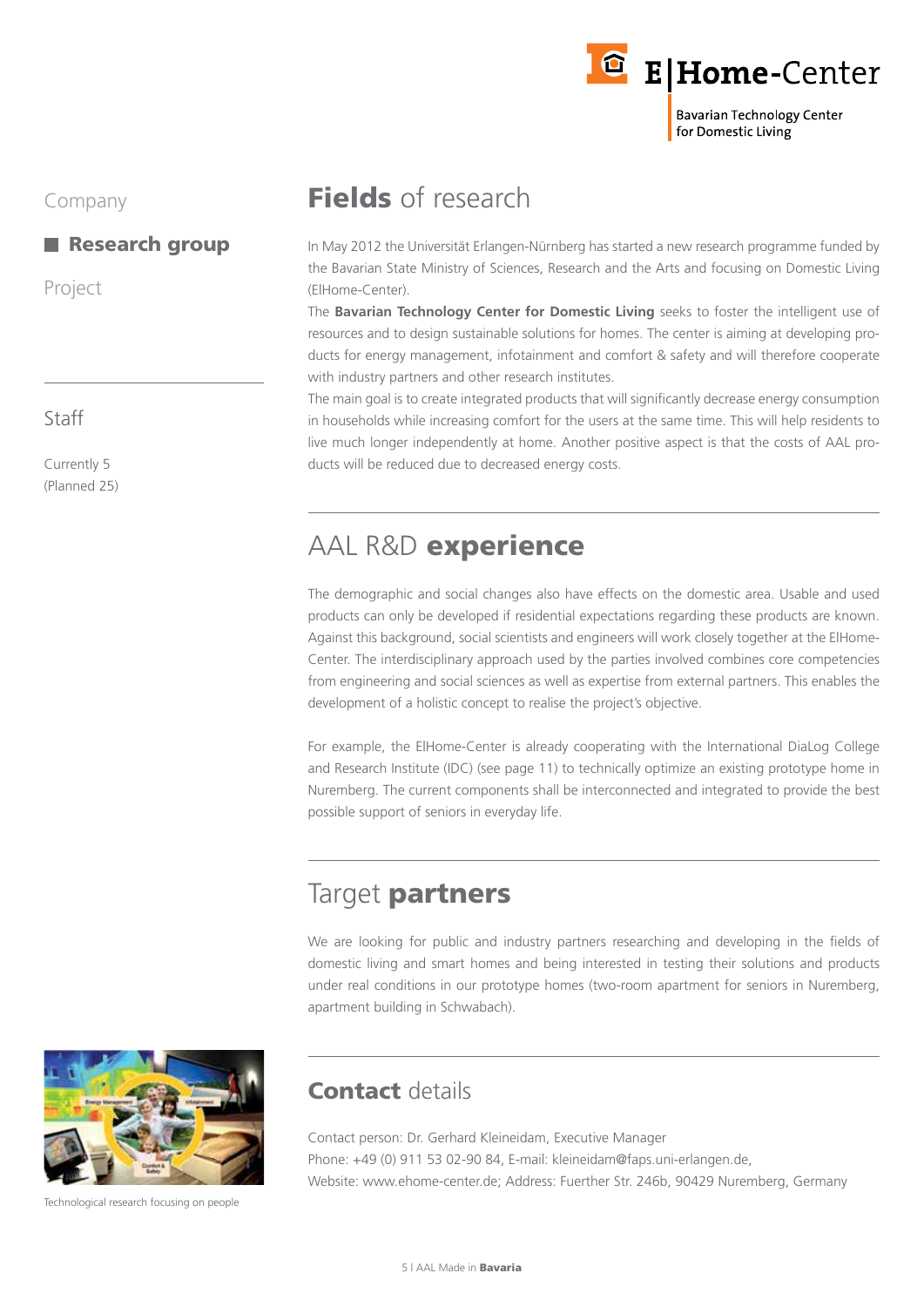## **FUTURE SHAPE**

#### ■ Company

Research group

Project

### Staff

Dr. Axel Steinhage, Director R&D

Christl Lauterbach, Managing Director

#### Project duration of SensFloor®

01.10.2009 – 31.01.2013

#### Project finance

Funding agency: Supported by the Federal Ministry of Education and Research (BMBF), FKZ 16SV393X

Amount of funding: EUR 1,260,000



The large-area SensFloor® underlay can be installed underneath conventional hard and soft floor coverings such as laminate, parquet, PVC and carpet.

## **Type** of business

Future-Shape is specialized in large-area sensor systems with a variety of possible applications. All conductive surfaces are suitable as sensor planes, and can be combined in nearly arbitrary form and number into a sensitive area with a high spatial resolution. The sensor data are transmitted wirelessly and can be evaluated in different ways according to the aspired application.

**SensFloor®** is based on a textile underlay with integrated radio modules and capacitive proximity sensors. It is installable beneath all kind of flooring. Whenever a person walks across the floor, sensor signals are sent to a control unit and various different types of events are identified: the system distinguishes between a person standing or laying on the floor and determines the direction and the velocity of the movement. Static signal detection and self-test capability are important features for security applications.

## AAL solutions

#### **SensFloor® – large-area sensor system in care**

Patients suffering from dementia often make great demands of their carers, because they might have an increased need to move or are suffering from additional conditions that pose the threat of causing them to hurt themselves or fall. The SensFloor® system can easily be adjusted to individual care plans. Our goal is to relieve carers, and at the same time allow high-maintenance patients more scope of freedom without the need of sedation or fixation.

In general care, SensFloor® sounds an alarm when a person falls and provides activity monitoring. The receiver can directly switch orientation light, sound alarm via call systems and forward data to the main staff computer. Multi-coloured lamps signal movement in residents' rooms or bathrooms, falls, and deactivation of the SensFloor® system. This allows care personnel to know at a glance when and where help is required.

## Target partners

- Architects and planners for assisted living homes and nursing homes
- Home automation planners
- Care homes organizers
- Health care service providers

## **Contact details**

Contact person: Dr. Axel Steinhage, Director R&D

Phone: +49 (0) 8102 896380, E-mail: sales@future-shape.com, Website: www.future-shape.com or www.sensfloor.de; Address: Altlaufstrasse 34, 85635 Höhenkirchen-Siegertsbrunn, Germany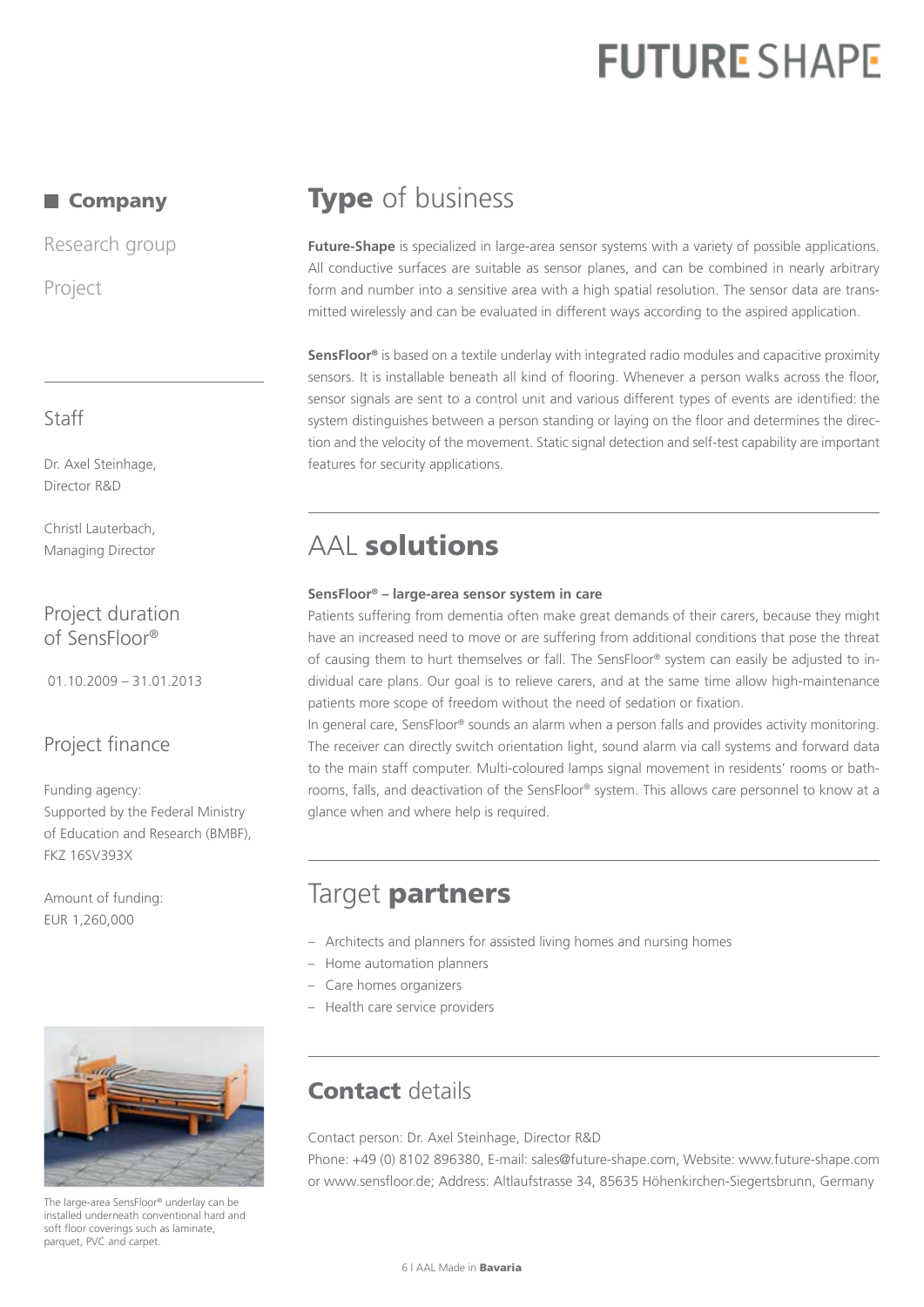

#### Research group

Project

#### Staff

Prof. Dr. Frieder R. Lang

Dr. Roland Rupprecht

Anja Beyer

Stefan Kamin

Eline Leen

Bettina Williger

## Fields of research

The **Institute of Psychogerontology (IPG)** of the Friedrich-Alexander-Universität Erlangen-Nürnberg is strongly devoted to the topic of lifespan psychology with a focus on clinical and non-clinical aspects of aging. **IPG** is a leading teaching and research institute with three professorships and thirteen research assistants. The main research interests include health and aging, cognitive development and dementia, social relationships, personality, and psychological determinants of everyday use of technical devices.

**IPG** is part of the Interdisciplinary Center of Aging Research and cooperates with national and international partners in the field of psychology, geriatrics, engineering, economics, sports sciences, and ethics. **IPG** has long-term experience in test development as well as scientific study design and conduction accounting for the competences and needs of older adults.

## AAL R&D experience

Our research focuses on implications and consequences of age-related differences in person-technology transactions. This involves two key questions: First, we address the question of how technology can improve functional independence, mobility, social participation, and quality of life for older adults. Second, we investigate the circumstances under which technology is successfully embraced by older adults. Both aspects require an understanding of the adaptive transactional process of personal competence with the demands of technology. Competence here refers to age-related changes and processes in cognitive, physiological, and psychological domains and their relation to social and physical places in which aging takes place. The demands of technology refer to functionality, usability, accessibility as well as design of products and services that address older adults. Our research projects cover both aspects in various domains of everyday life: mobility (EMN moves), hearing aid use (HoerGut), moving intentions (WEN-PRO), adoption of computers (e-learning motivation), autonomy and working life (FitForAge).

## Target partners

**IPG** has interdisciplinary cooperations with partners from research and industry as well as public service, towns and municipalities. Research projects are funded by the German Research Association, the Federal Ministry of Education and Research, the Bavarian Research Foundation, and other foundations.



Senior Counseling Board (SEN-PRO) members testing a novel user interface

## Contact details

Contact person: Prof. Dr. Frieder R. Lang, Director

Phone: +49 (0) 9131-852 65 26, E-mail: psycho@geronto.uni-erlangen.de, Website: www.geronto.unierlangen.de; Address: Institute of Psychogerontology, Naegelsbachstr. 25, 91052 Erlangen, Germany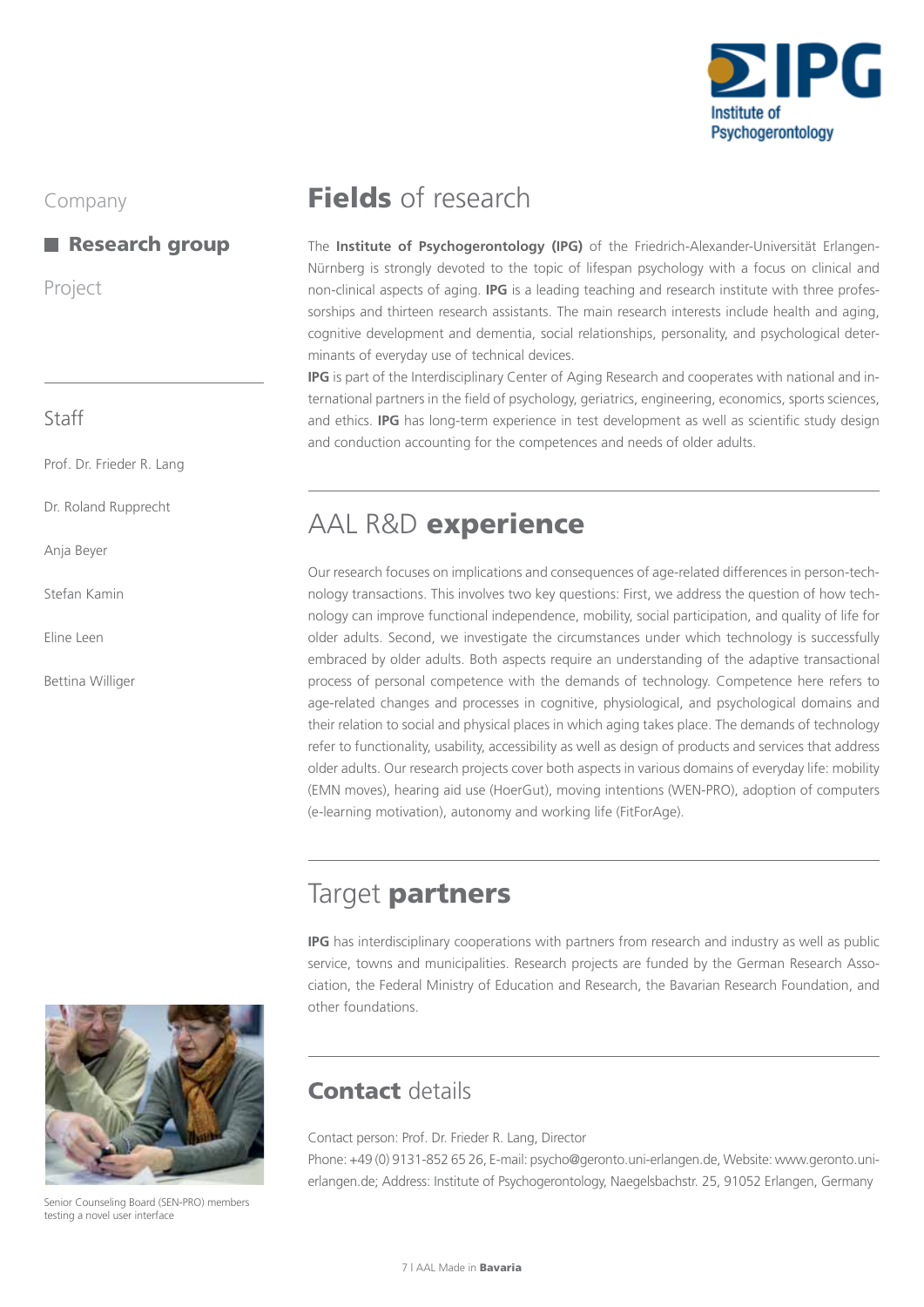

#### Research group

Prof. Dr. Wolfram Stephan

(Head of Institute)

Project

Staff

## Fields of research

The **Institute of Energy and Building (ieg)** at the Georg Simon Ohm University of Applied Sciences under the direction of Prof. Dr. Wolfram Stephan has its main research activities on components, systems and processes for energy- and cost-oriented buildings and building systems.

In addition, the Institute compiles impartial studies and expertises on topics such as energy saving concepts, the use of regenerative energy, thermal analysis by simulation and facility management.

## AAL R&D experience

- Sophia (Soziale Personenbetreuung Hilfen im Alter Personal social care assistance for older people)
- Basis (Bedienung von Anwendungen seniorengerechter Informationstechnologie mittels Sprache – Handling of applications for senior friendly information technology using language)
- Sekom (Seniorengerechte Kommunikationszentralen unter Verwendung von Fernsehgeräten und geeigneter Peripherie – Senior friendly communication centers using a TV set and appropriate peripheral equipment)
- VAMOS (Versorgungseffizienz durch assistive, modulare Technologien in bedarfsorientierten Szenarien – Efficiency in supply by assistive, modular technologies in demand-oriented scenarios)

## Target partners

The ieg is interested in various national and international partners from industry and research to implement different project ideas. In addition, the ieg is available as a partner for projects in the fields of building systems, facility management and energy management. For further information please contact Prof. Dr. Wolfram Stephan.



### Contact details

Contact person: Prof. Dr. Wolfram Stephan, Head of Institute Phone: +49 (0) 911-5880-1840, E-mail: wolfram.stephan@ohm-hochschule.de, Website: www.ieg.ohm-hochschule.de; Address: Kesslerplatz 12, 90489 Nuremberg, Germany

Integration Diagram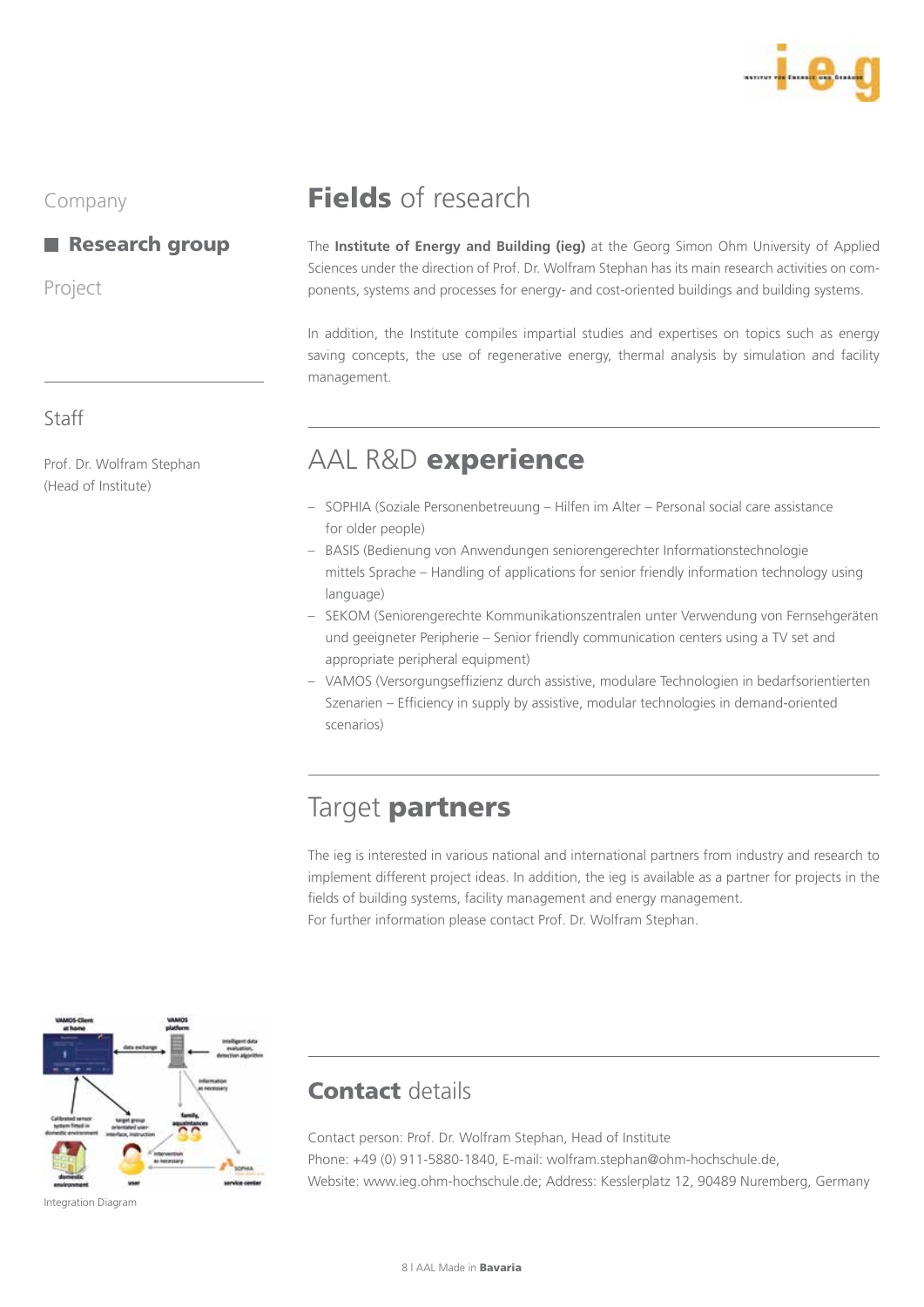

Research group

**Project** 

#### Project partners

Coordinator:

Georg Simon Ohm University of Applied Sciences – Institute of Energy and Building (IEG)

Partner involved (short legal name): SOPHIA living network GmbH

### Project finance

Funding agency: Federal Ministry of Education and Research (BMBF)

Amount of funding: EUR 260,000



In the **ADELE** project, temperature and relative humidity of living space, being vulnerable to mildew, are permanently monitored. These measured data are safely and unobtrusively transferred into a database using a standard I/O-interface.

The stored data are analyzed in real time using an appropriate algorithm that can identify discrepancies to standard temperature and humidity.

The analyzed data are edited in a senior focussed and technically correct way and passed down to the VAMOS-TV-Client to instruct the senior automatically to eliminate the cause of the unhealthy discrepancy in the climate conditions. By feed backing with further data, the continued success of the procedure is guaranteed.

Depending on the senior's requirements, the transfer of the alarm can be carried out to a service station, to a relative or a person in support.

## AAL deliverables

As **ADELE** will not be finished until June 2013, final statements cannot be made.

In cooperation with the already finished AAL-project VAMOS (Versorgungseffizienz durch assistive, modulare Technologien in bedarfsorientierten Szenarien – Efficiency in supply by assistive, modular technologies in demand-oriented scenarios), upon which **ADELE** bases, following knowledge was ascertained so far:

- to raise the consumer-acceptance (senior-acceptance) it must be ensured that only simple, trouble-free and unobtrusive sensors/peripheral components are used
- the usage of familiar components (e.g. TV instead of PC) also raises consumer-acceptance
- the exact positioning of the sensors in a room is essential for precise measurement and therefore for **ADELE**'s target to avoid mildew-infestation

## Target partners

To offer the functions of ADELE independently of the VAMOS system, we are looking for a meter manufacturer with know-how in temperature, humidity and CO2 measuring to develop an independent climate station.

For further information please contact Prof. Dr. Wolfram Stephan or B.Eng. Sabine Saal.



Display of indoor climate

## Contact details

Contact person: B.Eng. Sabine Saal, Field of Research: Facility Management Phone: +49 (0) 911-5880-1845, E-mail: sabine.saal@ohm-hochschule.de, Website: www.ieg.ohm-hochschule.de; Address: Kesslerplatz 12, 90489 Nuremberg, Germany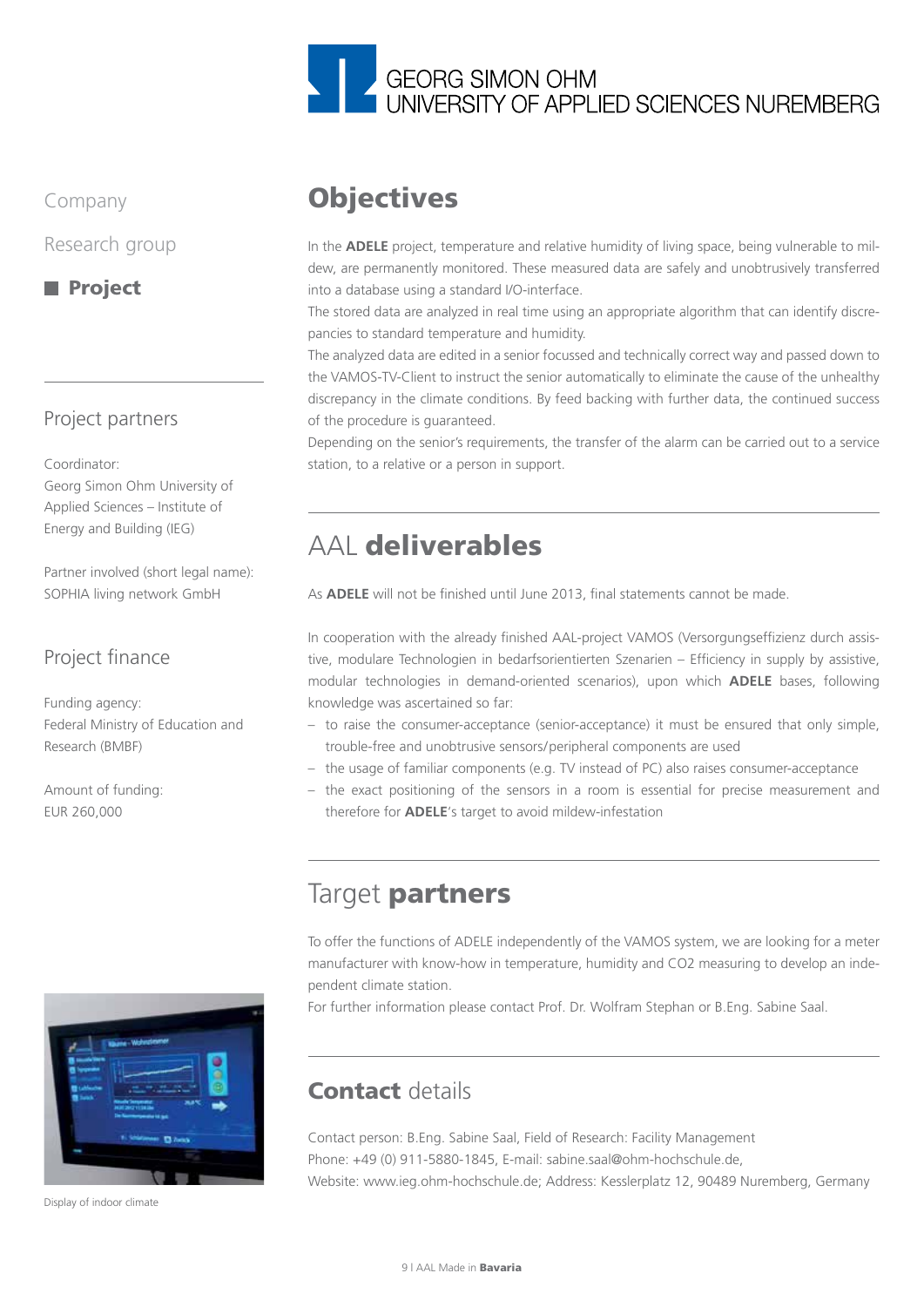

#### Brandenburg **b**-tu University of Technology

Company

Research group

**Project** 

### Project partners

Coordinator: Arne Manzeschke

Parties involved: Arne Manzeschke, TTN Institute at Ludwig-Maximilians-Universität München

Karsten Weber, Brandenburg University of Technology Cottbus

Heiner Fangerau, Ulm University

### Project finance

Funding agency: The Federal Ministry of Education and Research (BMBF)

Amount of funding: EUR 100,000



Model for the ethical evaluation of socio-technical arrangements (MEESTAR) Green axis: stages of ethical review Red axis: level of ethical review Blue axis: dimensions of ethical review

## **Objectives**

The emerging demographic change has become a political and economical issue we no longer can afford to ignore. The aging society and a health care system under financial pressure lead to many open questions of how to respond to these challenges. One approach is to prolong a self-determined and safe life for elderly people as well as full and effective participation in society by providing them health care and assistance at home. In this scope, the Federal Ministry of Education and Research (BMBF) is funding numerous research activities, including the use of assistive technology to support and augment human-provided care. Considering that older people also imply fewer younger people, looking for technology as a solution is not hard to argue. However, the impact of such technology is much harder to explain. Therefore, the BMBF decided to supplement its economical and legal assessment by an ethical evaluation of assistive technologies.

## AAL deliverables

An ethical evaluation must not be a distinct activity sandwiched somewhere into an economical debate. It should rather be considered a concomitant along the complete process, ideally turning into a monitoring activity once such assistive technologies are rolled out. Consequently, the major goal of this project was quickly identified to be an evaluation model allowing for an appropriate normative assessment of socio-technical systems. The developed **model for the ethical evaluation of socio-technical arrangements (MEESTAR)** dissects the complexity into several dimensions and suggests an evaluation from three different points of view. These three views are that of the individual, the organisational level, and finally the society as a whole. The model helps classify the result of such evaluation into four stages of ethical concern. Moreover, 15 guidelines are given to simplify the participation of all involved stakeholders and thereby support the design of solutions best suited to respect all participants' needs.

## Target partners

As assistive technologies are still in a very early phase, the conducted research takes a holistic approach and tries to address all stakeholders. The developed model was evaluated in three groups of researchers & developers, providers, and end users. Currently, workshops are offered to broaden the availability and provide the research results to other projects.

## Contact details

#### Contact person: Arne Manzeschke, Head of Project

Phone: +49 (0) 89 55 95 602, E-mail: arne.manzeschke@elkb.de, Website: www.ttn-institut.de Address: Institute Technology • Theology • Sciences, Marsstrasse 19/V, 80335 Munich, Germany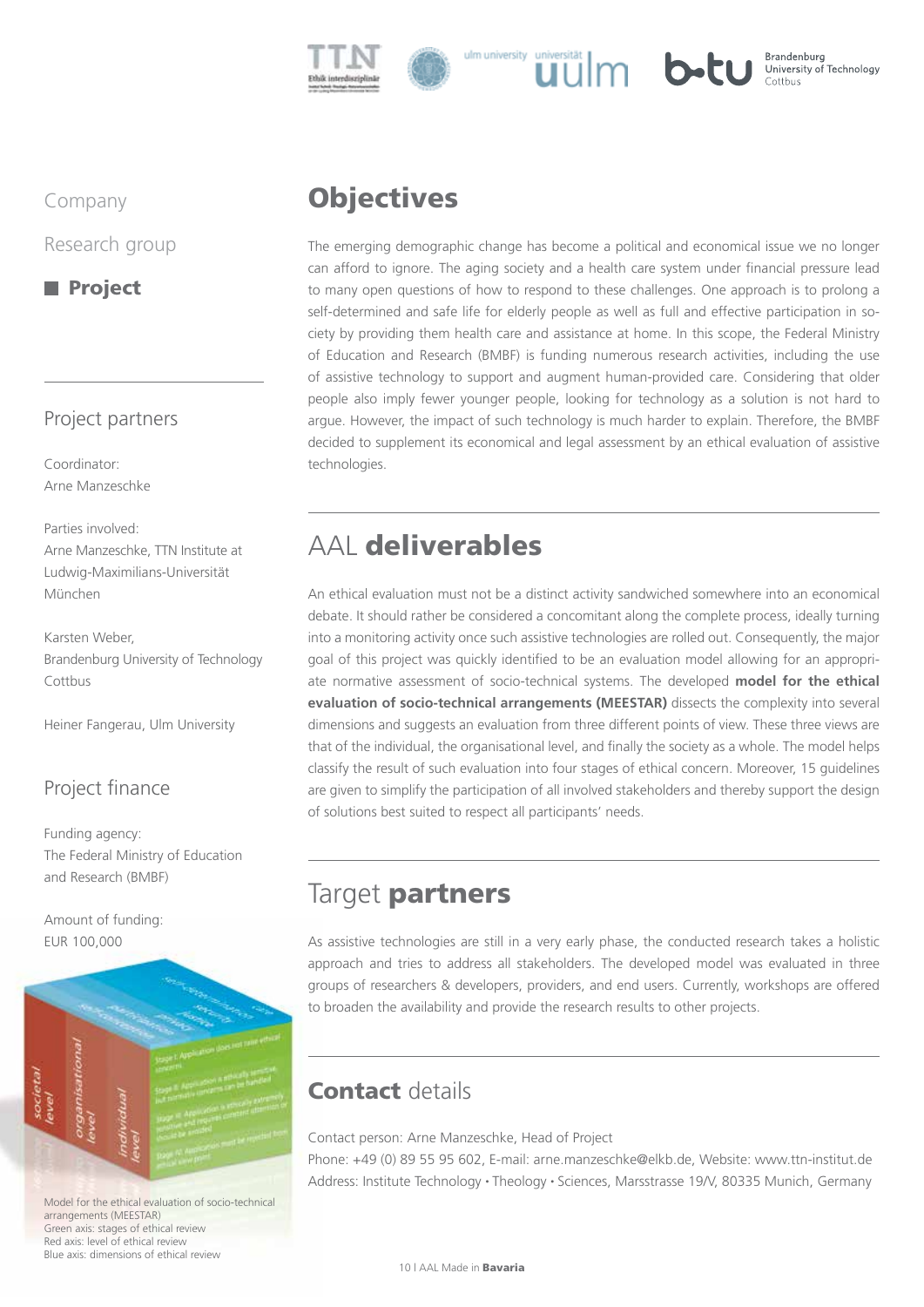

#### Research group

Project

#### Staff

Prof. Dr. Jürgen Zerth (Health Economist)

Katrin Macco (Social Scientist)

Janine Busse (Social Scientist)

Peter Jaensch (Gerontologist)

Jürgen Besser (Sport Scientist)

Sarah Memmel (Economist)

Michael Zirlik (Economist)

Monika Klement (Business Administration Specialist)



The IDC-team

## Fields of research

Elderly or disabled people want to keep their independence and autonomy as long as possible. The enhancement of daily life activities is related to institutional incentives as well as appropriate strategies for management of patient career. The main focus of the IDC is to elicit and formulate the necessities and demands of end-users and informal caregivers for gaining independence in daily life activities including questions of management and ethical background.

The IDC was founded in 2009 by **Diakonie Neuendettelsau** to be a platform for scientific research on different topics of long-term care. The IDC aims at developing some basic frameworks for service strategies concerning the idea of independent living as well as strategies converging care and cure.

The IDC combines different scientific disciplines that are relevant for working on appropriate management solutions for the elderly.

## AAL R&D experience

**Requirement analysis** for a sustainable implementation of patients' needs into development for care and cure by means of an organisation of more than 170 members that have declared to work within different scientific projects deliberately.

**Business models** for long-term care strategies including utility research and willingness to pay. **Socioeconomic integration** and evaluation as a part of the overall evaluation of technological solution.

**Dementia prevention** – from science to practical use: a train-the-trainer educational programme based on the combination of simultaneous cognitive and physical activity.

## Target partners

If you are a company in the field of AAL, health care or social services we can support you in finding solutions for your products or services. We offer:

- **– Requirement analysis**
- **– Business modelling**
- **– Evaluation**
- **– Cooperation in research projects**

## **Contact details**

Contact person: Prof. Dr. Jürgen Zerth (Head of Research Group) Phone: +49 (0) 911 76 60 69-0, E-mail: info@idc-forschungsinstitut.de, Website: www.idc-forschungsinstitut.de; Address: Merkurstrasse 41, 90763 Fürth, Germany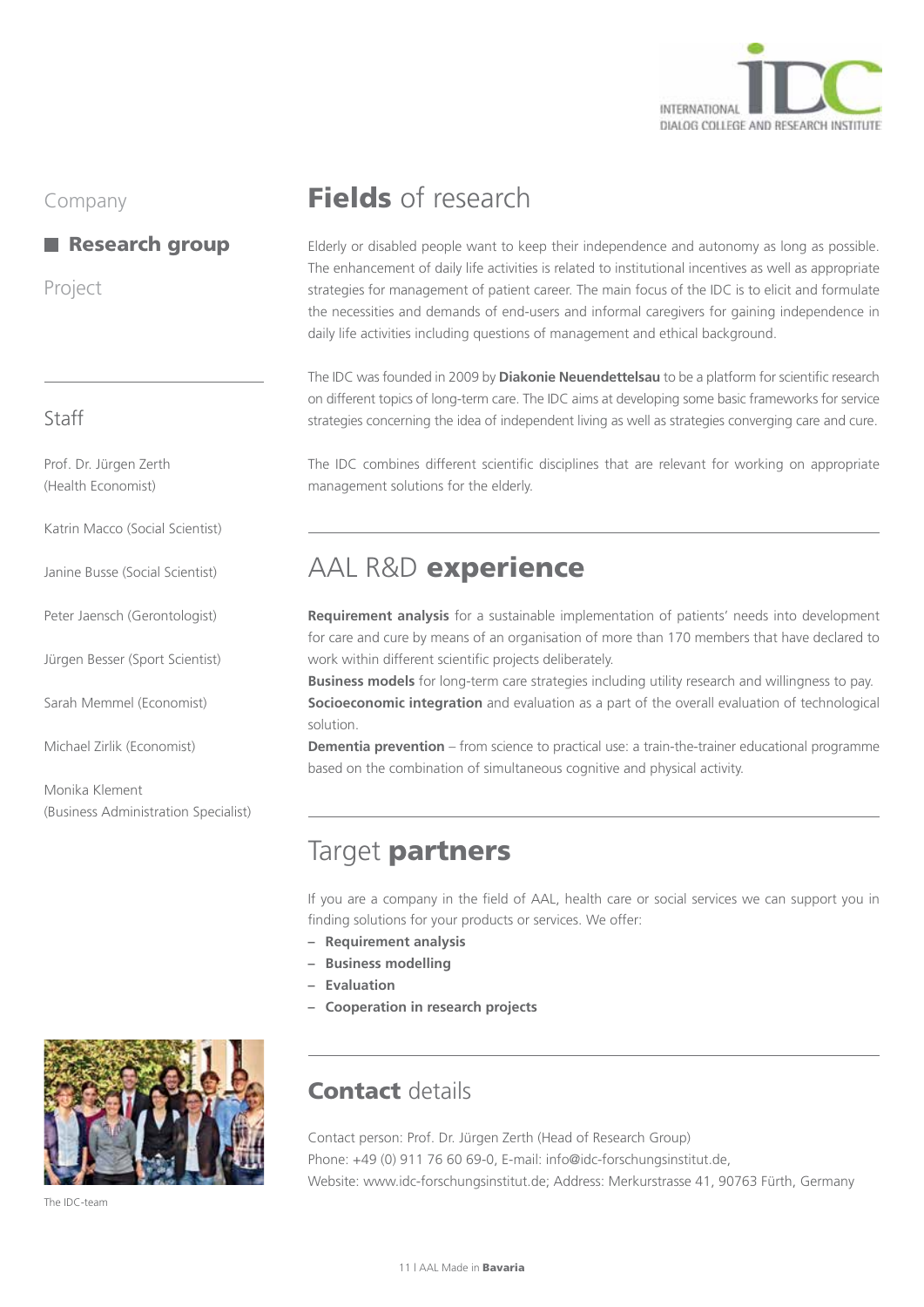## Pasife...

#### ■ Company

Research group

Project

#### Research group

Our highly motivated team of 3 members makes innovation tangible and understandable.

#### Project

Join-In – European research project

### End user organisation

Cooperation with Diakonie München-Moosach

### Staff

5 staff members and partners are complementing our activities. Together we create convincing solutions for the benefit of our customers and partners.



Remote pointer with motion controller

## **Objectives**

#### **Research and Development**

**Pasife's** staff has a long-term experience in TV software technology and integration of wireless sensor devices.

**Pasife** worked successfully with partners in the AAL project "COMES" (www.comes-care.net) on telemedicine solutions.

The company is now focusing with its technical and business expertise on service solutions for the elderly.

Based on own developments and available AAL solutions from partners, **Pasife** offers seminars, training and consulting for

- end users
- institutions and
- companies

## AAL deliverables

- Controller solutions, design and development for menu navigation and motion sensing
- Assistance for AAL web portals and platforms
- Installation and support for end users and institutions
- Support for exergaming
- Consulting about AAL web technology
- AAL seminars and training

## Target **partners**

- **Seniors** who like to socialize and to stay active and healthy
- **Family members** who enjoy being in contact with grandma and granddad
- **Social clubs, church institutions and associations** wanting to maintain a lively community
- **Councils** which profit from healthy citizens
- **Carers** who benefit from easy-to-contact elderly
- **Companies** that are interested in selling AAL services

## **Contact details**

Contact person: Dr.-Ing. Winfried Tiedge, Managing Director Phone: +49 (0) 9571 169 35 65, E-mail: winfried.tiedge@pasife.com, Website: www.pasife.com Address: Brünnleinsweg 3, 96215 Lichtenfels, Germany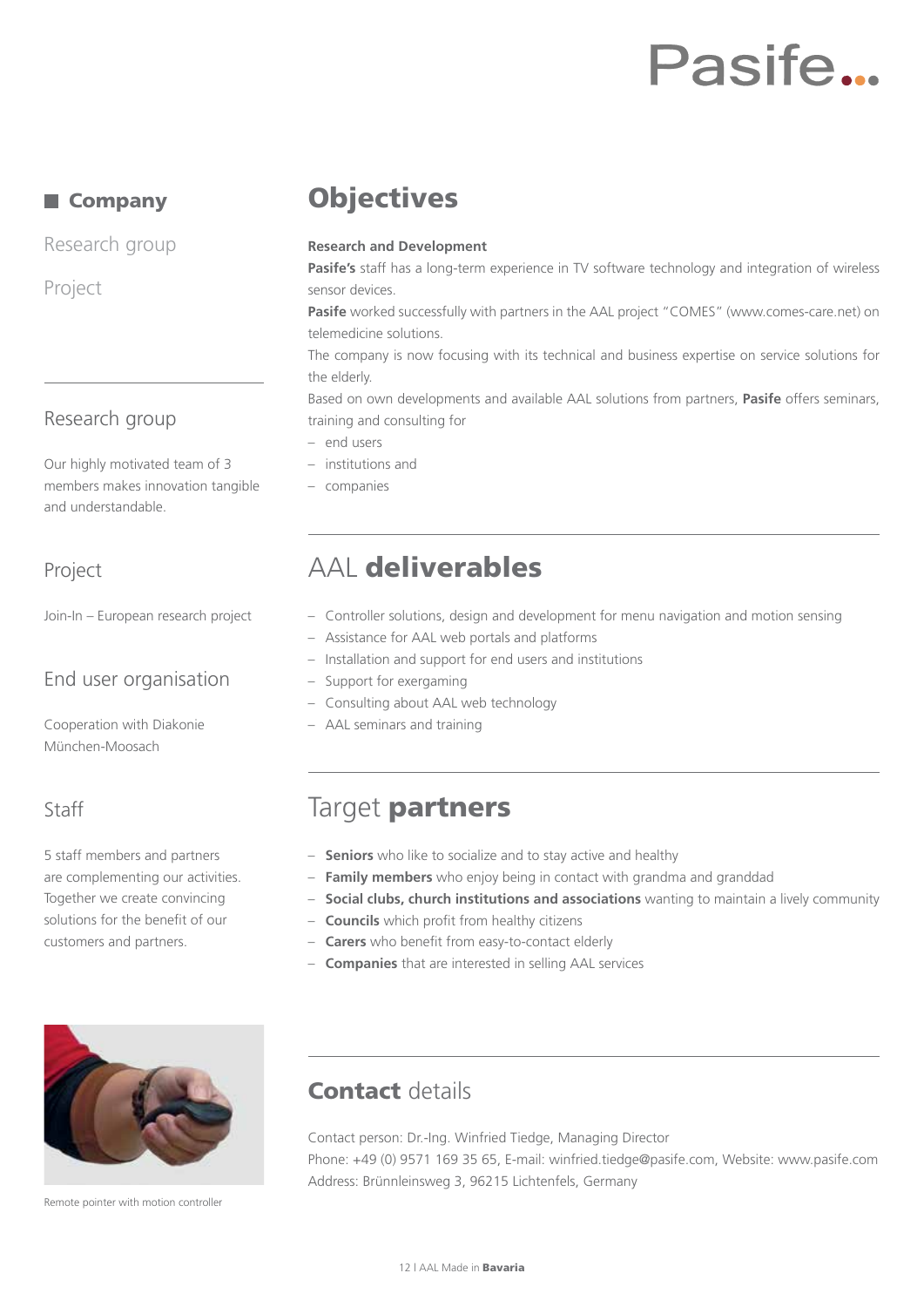

Research group

#### **Project**

#### Project partners

Coordinator: Helmholtz Zentrum Munich

Parties involved:

Bull Hungary, Diakonie München-Moosach, Happy Wise OY, Hungarian Johanniter Charity Service, Institute of Technology Carlow, Northern Research Institute Tromsø, Norwegian Centre for Integrated Care and Telemedicine, Pasife GmbH, Valentia Technologies

### Project finance

Funding agencies: BMBF Germany, TEKES Finland, NIH Hungary, Enterprise Ireland, The Research Council of Norway, European Union

Amount of funding: EUR 1,796,000



Seniors are joining in with fun

## **Objectives**

Join-In supports the AAL Joint Programme by setting up a social platform and thus creating an environment that enables elderly people to communicate, socialise, play communicative multiplayer computer games and exercise either by exergames or by moderated exercises.

**Join-In** supports people who are maintaining and setting up contacts to others sharing similar interests – foremost on a regional basis – and facilitates contacts to family and friends.

Key activities for attracting senior citizens to the network are multiplayer video gaming, exergames and exercising in a group.

**Join-In** assesses the user requirements and develops a methodology on how to best attract the target group to such a network.

The technical developments of the project include

- an interactive technical platform that connects PCs and TVs to the web
- the customization of access facilities, such as controllers, and adaptation of games, which take into account the constraints of senior citizens
- the development of computer-/exergames and virtual exercising for the targeted user group

## AAL deliverables

- A social networking platform offering a wide variety of contact and communication facilities
- A simple-to-use interactive social networking portal
- Exergames adaptable to the needs of the elderly and enabling them to compete with others
- Moderated exercising and exercises supporting physical fitness and dexterity
- Controllers adapted to the needs of the elderly for menu navigation and exergaming

## Target partners

- **Seniors** who like to socialize and to stay active and healthy
- **Family members** who enjoy being in contact with grandma and granddad
- **Social clubs, church institutions and associations** which want to maintain a lively community
- **Councils** which profit from healthy citizens
- **Carers** who benefit from easy-to-contact elderly
- **Telecom service providers** which aim to retain their clientele and to win new customers

### Contact details

Contact person: Dr.-Ing. Winfried Tiedge, Managing Director Phone: +49 (0) 9571 169 35 65, E-mail: winfried.tiedge@pasife.com, Website: www.pasife.com, Address: Brünnleinsweg 3, 96215 Lichtenfels, Germany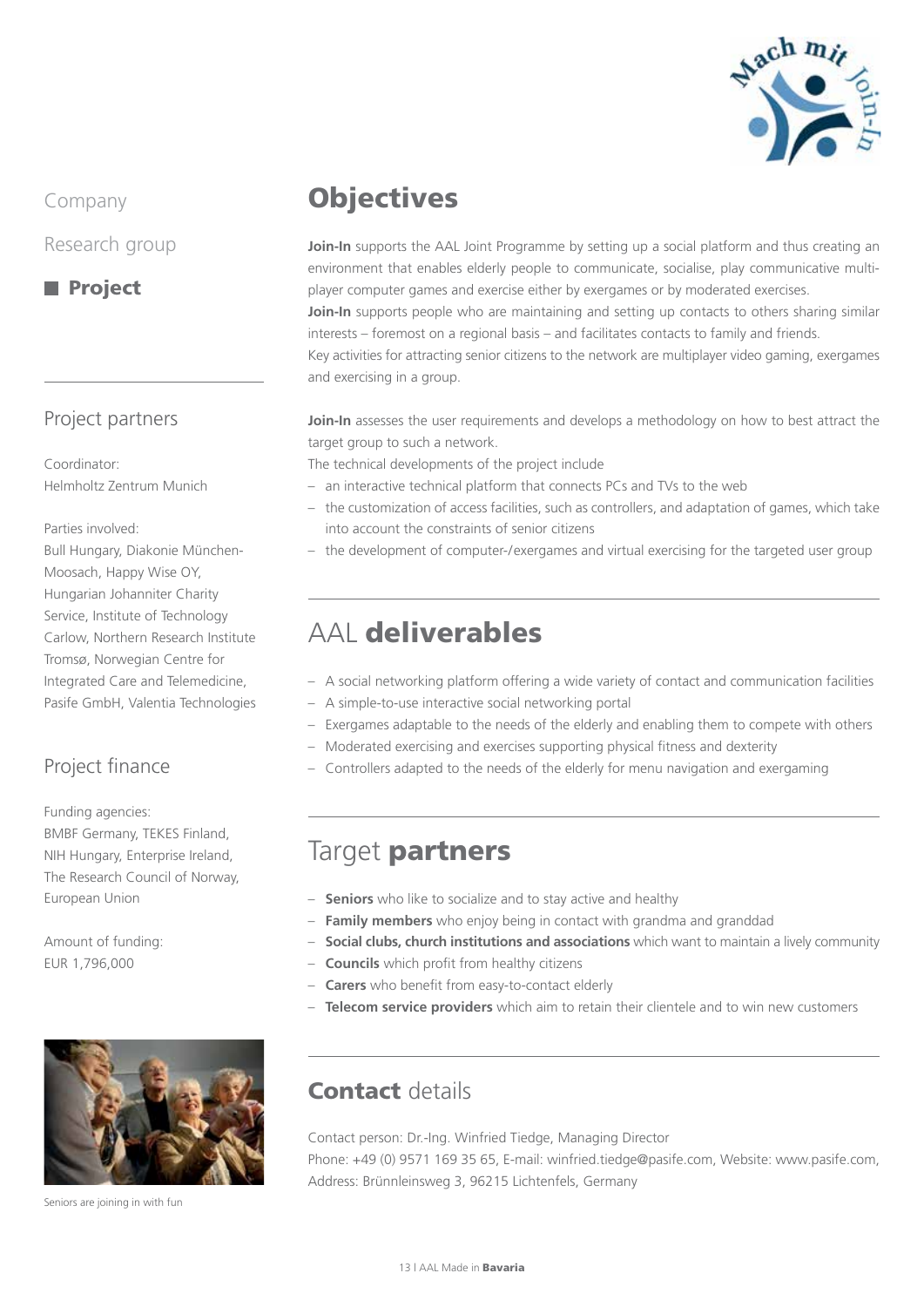

Research group

#### **Project**

#### Project partners

Coordinator: CEA LIST (France)

Parties involved: UPD (France) ENEA (Italy) TUM (Germany) CRF (Italy) CENTICH (France) ACTIVE AUDIO (France) EPFL (Switzerland)

### Project finance

Funding agencies: ANR, BMBF, MIUR, FDEA, CNSA

Amount of funding: EUR 2,409,300



Targeted application scenarios (a) confined public spaces and (b) vehicle.

## **Objectives**

The project I'CityForAll (Age Sensitive ICT Systems for Intelligible City For All) aims at enhancing the sense of security and self-confidence of presbyacousic persons, whose hearing degradation increases with age. Two situations are considered: mobility in public confined spaces and mobility in urban space. For public confined spaces, the ICT solutions consist of intelligent loudspeakers for better intelligibility of vocal messages. For urban mobility, I'CityForAll partners will develop a system embedded in vehicles for better sound alarm localization of ambulances, police cars, fire trucks, etc., as the hearing degradation alters perception of distance and direction of sound source. These systems will be "transparent" and embedded in mass products for the large public.

We target the design of embedded solutions in mass products at reasonable cost for persons with pseudo-normal and presbyacousic hearing without impacting normal hearing people (concept "for All").

## AAL deliverables

Based on an end-user orientated evaluation carried out within I'CityForAll, the main deliverables are:

- **–** Objective quality criteria for vocal announces and alarms
- **–** Loudspeakers dedicated to large spaces (i.e. railway stations), integrating the global processing chain of emission, correction and generation of vocal announces with various ambient noises
- **–** Vehicles equipped with automatic real-time presbycusis equalization and alarm localization systems
- **–** Intelligibility For All recommendations

Demonstrators will be presented at the end of the I'CityForAll project, scheduled for June 2015.

## Target partners

The targeted partners are companies interested in integrating the compensated loudspeaker system developed during the project, such as:

- **–** Public transport companies
- **–** Museums
- **–** Supermarkets
- **–** Associations

## **Contact details**

Contact person: Dr. Sylvie Sevestre-Ghalila, Project Coordinator

Phone: +33 (0) 1 69 08 02 35, E-mail: sylvie.ghalila@cea.fr, Website: http://www.icityforall.eu Address: CEA Saclay – NanoInnov, Institut CEA LIST, DRT/LIST/DIASI Bât 861 – PC 173, 91191 Gif sur Yvette cedex, France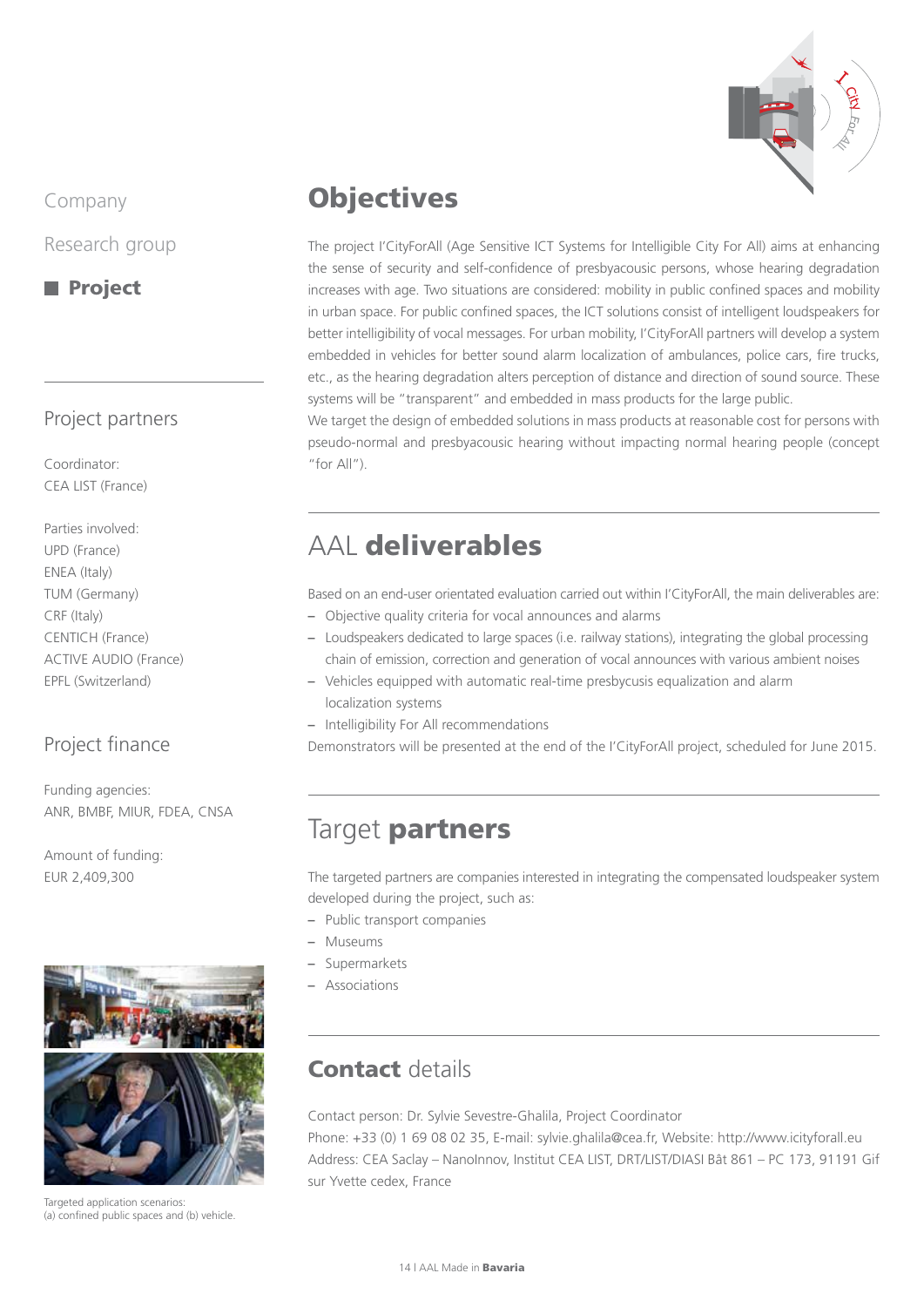





# In Touch with Europe



## Competent Support for Excellent Research in Bavaria, Europe and the World

Do you have an innovative idea in the field of Ambient Assisted Living (AAL), Engineering & Natural Sciences or Information & Communication Technologies and are you looking for Bavarian partners for your European research project?

Talk to us today! Our expert team will help you identify the suitable research or business partner and actively support your application for **EU funding**.

Seize the opportunity to be a successful player on the European stage!